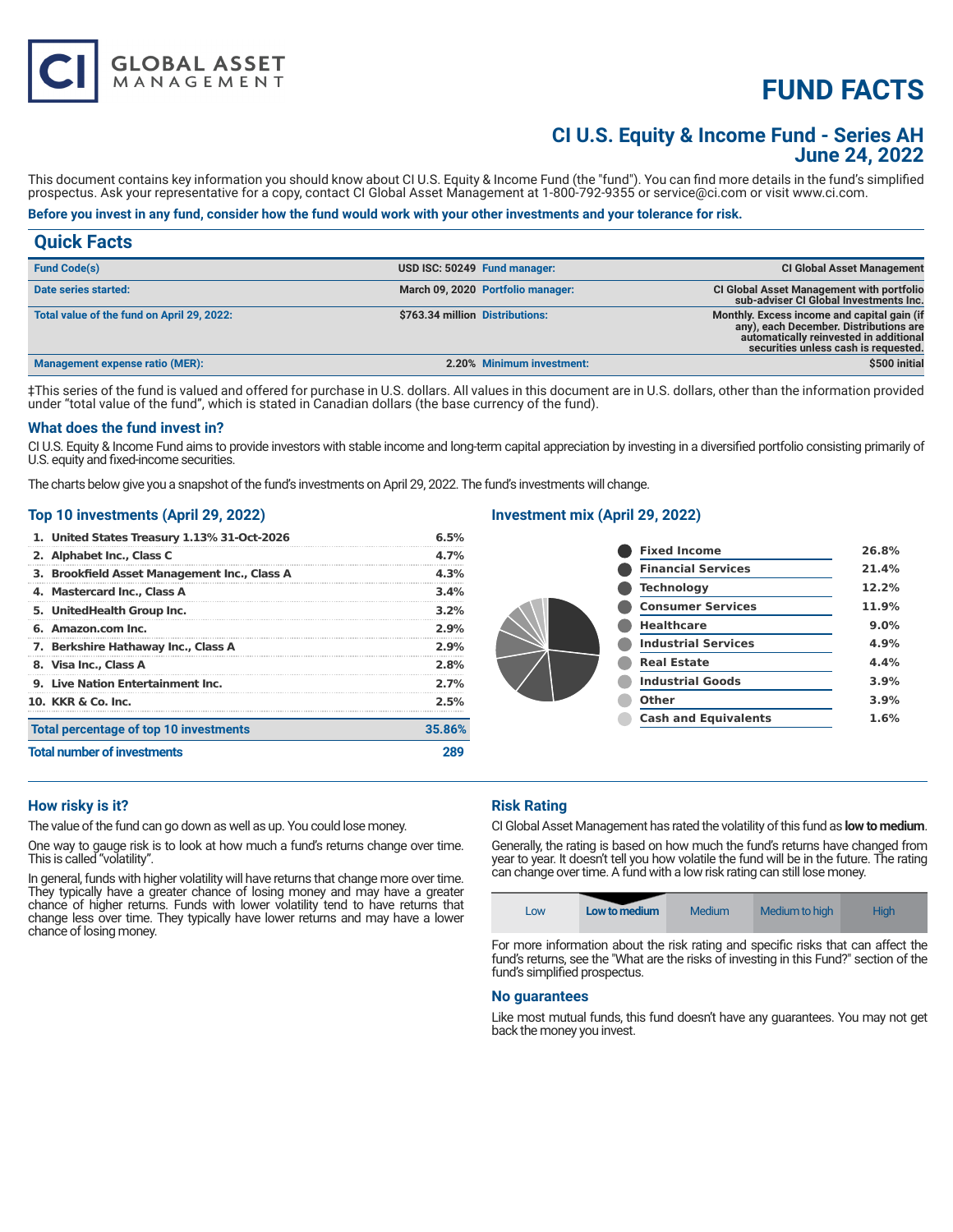# **CI U.S. Equity & Income Fund - Series AH**

## **How has the fund performed?**

This section tells you how Series AH securities of the fund have performed over the past 1 calendar year(s). Returns are after expenses have been deducted. These expenses reduce the fund's returns.

#### **Year-by-year returns**

This chart shows how Series AH securities of the fund performed in the past 1 calendar year(s). This fund series has not dropped in value in the last 1 calendar year(s). The range of returns and change from year to year can help you assess how risky the fund has been in the past. It does not tell you how the fund will perform in the future.



#### **Best and worst 3-month returns**

This table shows the best and worst returns for Series AH securities of the fund in a 3-month period over the past 1 calendar year(s). The best and worst 3-month returns could be higher or lower in the future. Consider how much of a loss you could afford to take in a short period of time.

|                     | <b>Return</b> | 3 months ending   | If you invested \$1,000 at the beginning of the period |
|---------------------|---------------|-------------------|--------------------------------------------------------|
| <b>Best return</b>  | 8.0%          | April 30, 2021    | Vour investment would rise to \$1,080                  |
| <b>Worst return</b> | $-0.8%$       | November 30, 2021 | Your investment would drop to \$992                    |

# **Average return**

As at April 29, 2022, a person who invested \$1,000 in Series AH securities of the fund since inception has \$1,110. This works out to an annual compounded rate of return of 5.0%.

### **Who is this fund for?**

### **This fund may be suitable for you if you:**

- are willing to accept a low to medium degree of risk
- are seeking a regular source of income and the potential for long-term capital appreciation
- are seeking to add U.S. exposure to your investment portfolio; and<br>• are planning to hold your investment for the medium to long term
- are planning to hold your investment for the medium to long term

#### **A word about tax**

In general, you'll have to pay income tax on any money you make on a fund. How much you pay depends on the tax laws of where you live and whether you hold the fund in a registered plan such as a Registered Retirement Savings Plan, or a Tax-Free Savings Account.

Keep in mind that if you hold your fund in a non-registered account, fund distributions are included in your taxable income, whether you get them in cash or have them reinvested.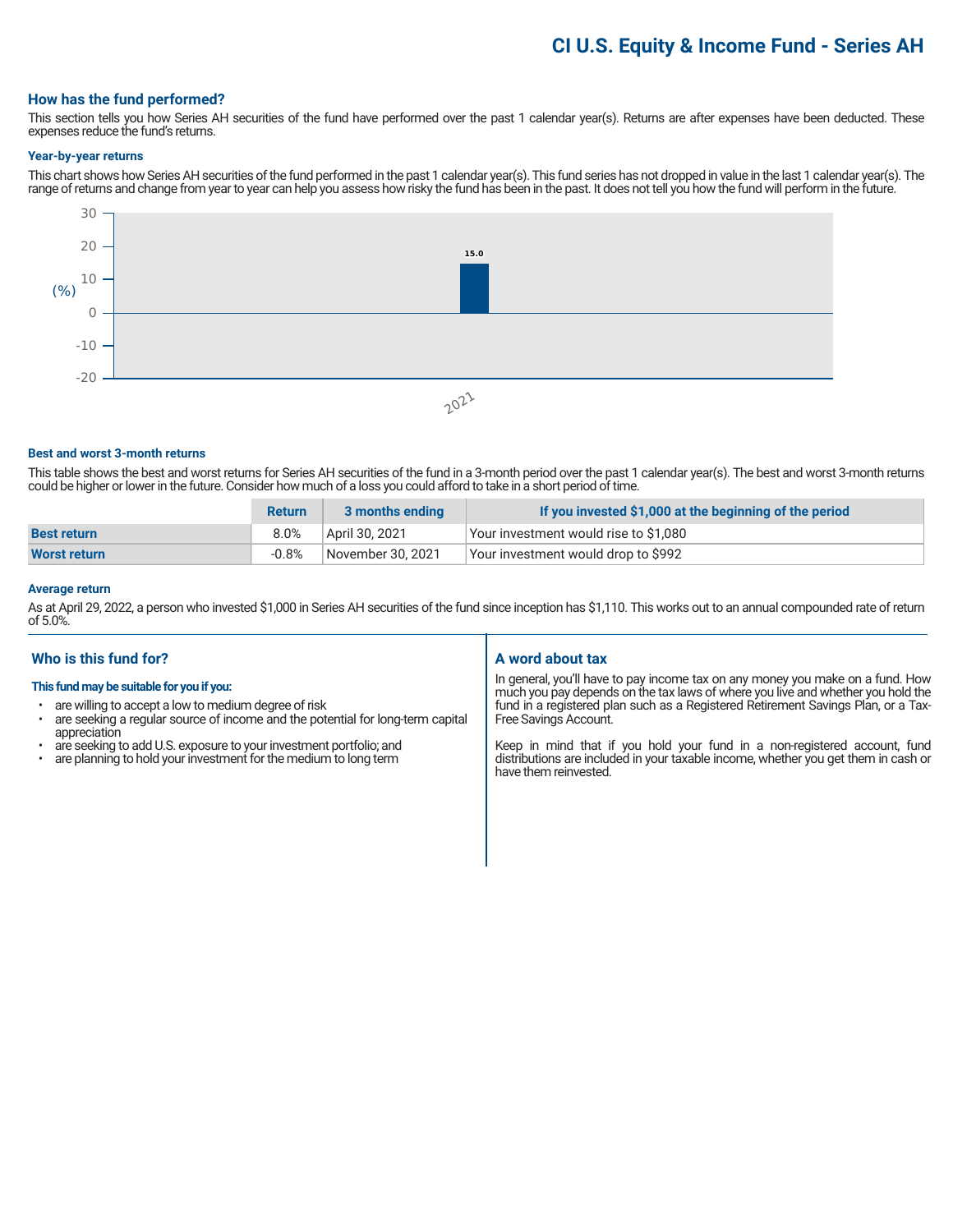# **CI U.S. Equity & Income Fund - Series AH**

# **How much does it cost?**

The following tables show the fees and expenses you could pay to buy, own and sell Series AH securities of the fund. The fees and expenses - including any commissions can vary among series of a fund and among funds. Higher commissions can influence representatives to recommend one investment over another. Ask about other funds and investments that may be suitable for you at a lower cost.

#### **1. Sales charges**

You can only buy Series AH securities of the fund under the initial sales charge option. You can switch to Series AH securities of the fund under the deferred sales charge option or low load sales charge option if you already hold securities purchased under such options of a fund managed by us. The deferred sales charge schedule will be based on the date you bought the first fund, and the rates and duration of such schedule shall continue to apply.

| What you pay                         |                                          | <b>How it works</b>                                                                                                                                                                  |
|--------------------------------------|------------------------------------------|--------------------------------------------------------------------------------------------------------------------------------------------------------------------------------------|
| in per cent $(\%)$                   | in dollars $(S)$                         |                                                                                                                                                                                      |
| Initial sales charge (ISC)           |                                          |                                                                                                                                                                                      |
| 0% to 5.00% of the amount<br>you buy | \$0 to \$50 on every<br>$$1,000$ you buy | You and your representative decide on the rate.<br>The initial sales charge is generally deducted from the amount you buy. It goes to your representative's firm as a<br>commission. |